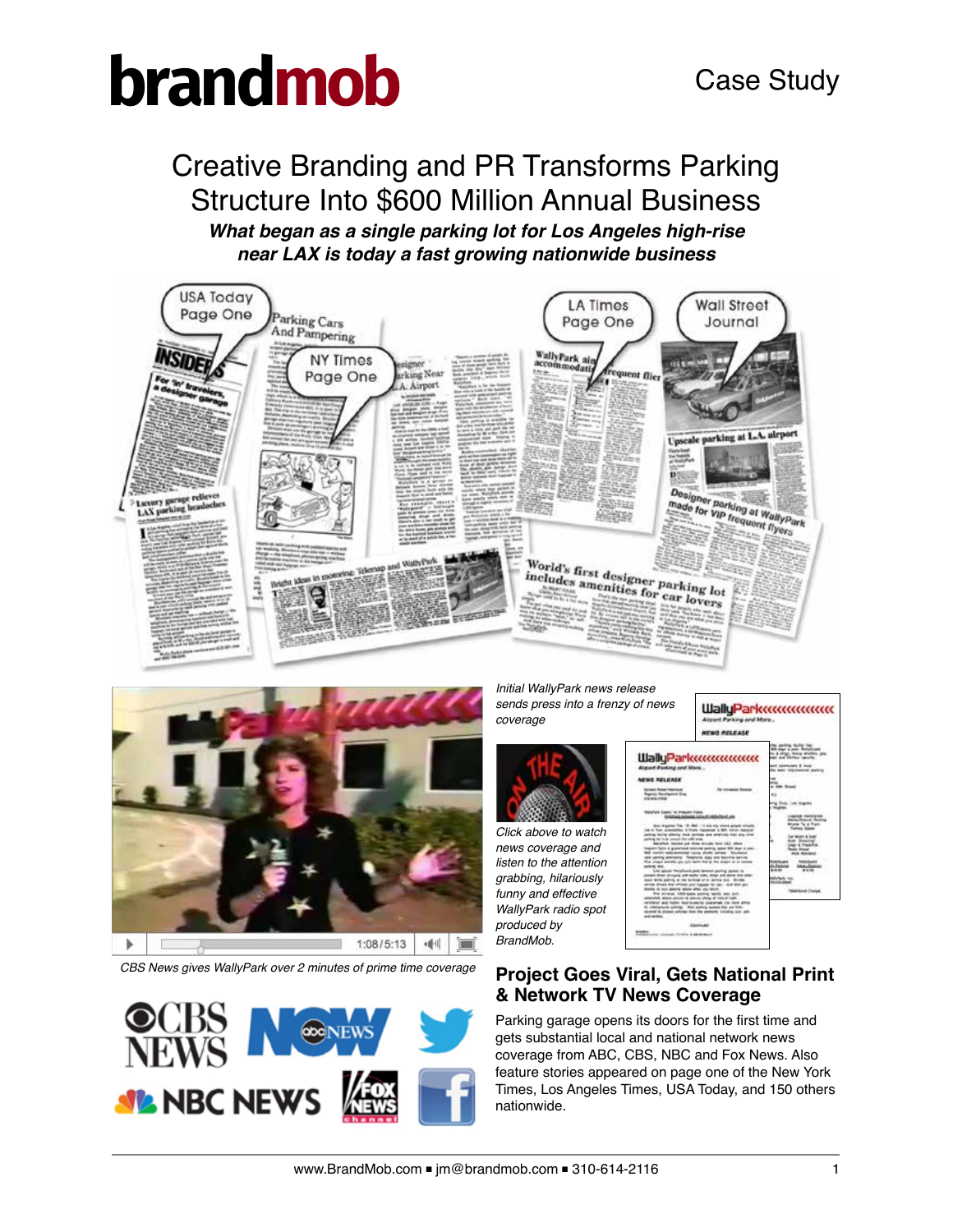### Case Study

#### *Background*

*Regency Development is a Dallas-based commercial real estate*  development firm serving financial institutions and the private investment community. It was enlisted to redevelop a financially *troubled high-rise property near L.A. airport after the previous owners had defaulted on their loan. A review of the property revealed that the high-rise building was originally constructed* with insufficient and cumbersome parking. A solution to the *parking problem was not possible within the structure itself. It was therefore necessary to look elsewhere for parking.*

*Parking was already in short supply near the airport and the solution was to acquire an adjacent property and develop it as*



*a parking structure in order to return the original high-rise property into a viable business proposition.*

*BrandMob was retained to create the branding, marketing, and PR program for this new parking structure to enable this business to prosper on its own.*



#### *Objective*

- *<sup>n</sup> To develop an entirely new airport parking service offering, with a brand identity and positioning that would have broad appeal to the traveling public, and:*
- *<sup>n</sup> To design a marketing program to launch WallyPark as the best known and preferred parking facility around L.A. airport.*

#### *Program Implementation*

We designed a multi-faceted marketing and public-relations program, targeting both frequent flyers and leisure travelers, which would position WallyPark as a *unique and attractive offering, including:*

- *<sup>n</sup>* The development of a product identification system to make WallyPark *stand out in the minds of consumers;*
- *<sup>n</sup> A press kit and news releases that were prepared for an initial news media "blitz";*
- *<sup>n</sup> A trade campaign including trade-publication print advertising and regular editorial exposure through ongoing press releases;*
- *<sup>n</sup>* Direct marketing program to frequent flyers which included *promotional offers and third-party endorsements; and.*
- *<sup>n</sup> Cross-promotions which included insertion of WallyPark promotional*  offerings in most major airlines' ticketing packets.

The product identification system we *developed included special "WallyGuard" pads, installed between parking spaces, to prevent those annoying dents and dings that often occur when parking at the terminal or in remote lots*

#### *Our Campaign*

*In Los Angeles and surrounding communities, where people virtually live in their automobiles and at a time when consumers were inundated by "designer" everything, we positioned WallyPark as the*  world's first "designer" parking *facility offering more services and amenities than any other parking lot around the L.A. airport area.*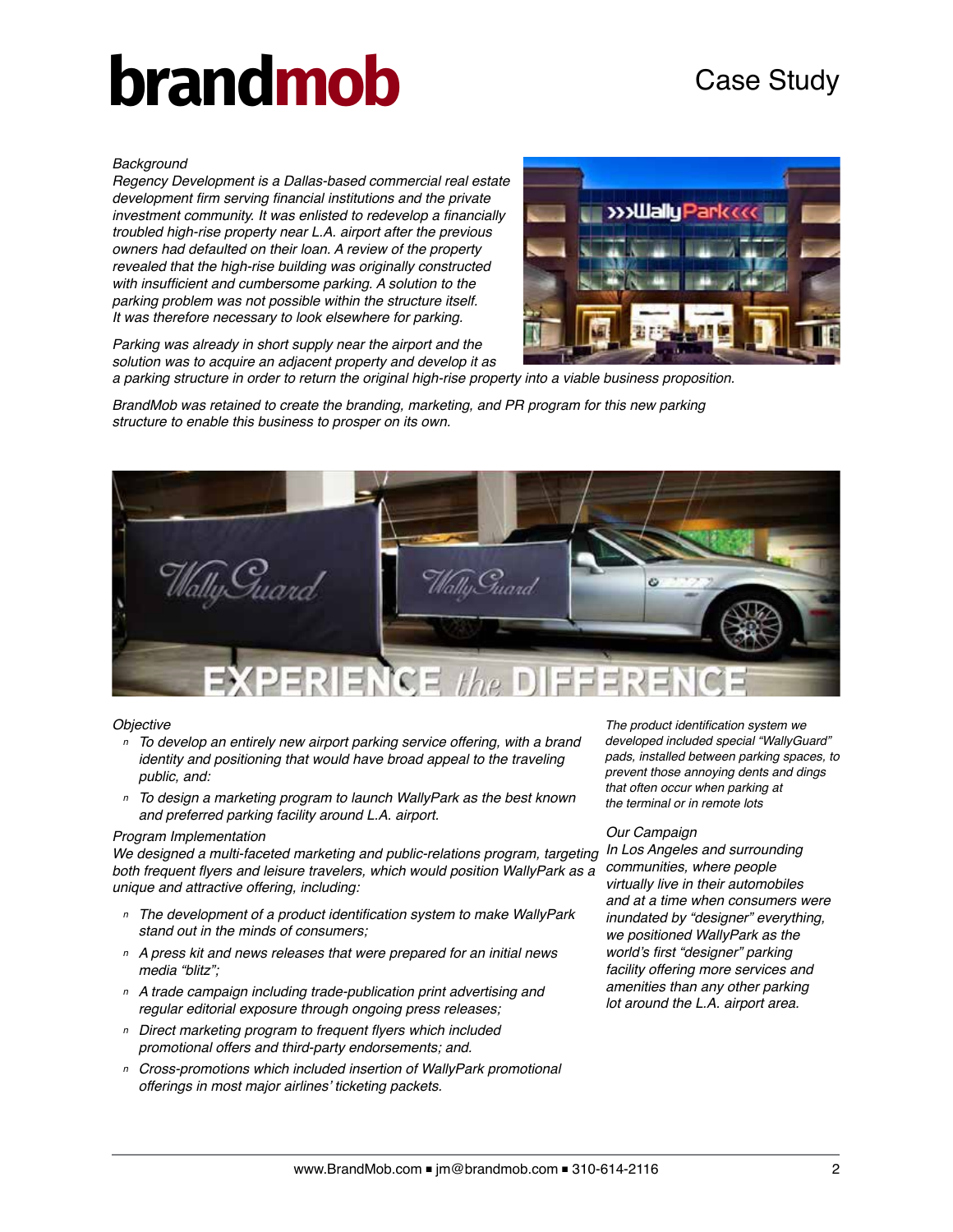



Frequent flyers are encouraged *to join WallyClub for additional services and offerings.*

*Special services include guaranteed reserved parking space 365 days a year, instant radio-controlled luxury WallyShuttle, courteous valet parking attendants, internet, VIP lounge, car wash, detailing and oil change*

WallyPark raised the bar on airport parking with facilities offering an unmatched and affordable parking *experience, including unparalleled convenience for travelers and unprecedented pampering for your car. Located conveniently near airports nationwide, WallyPark will change the way you travel.*